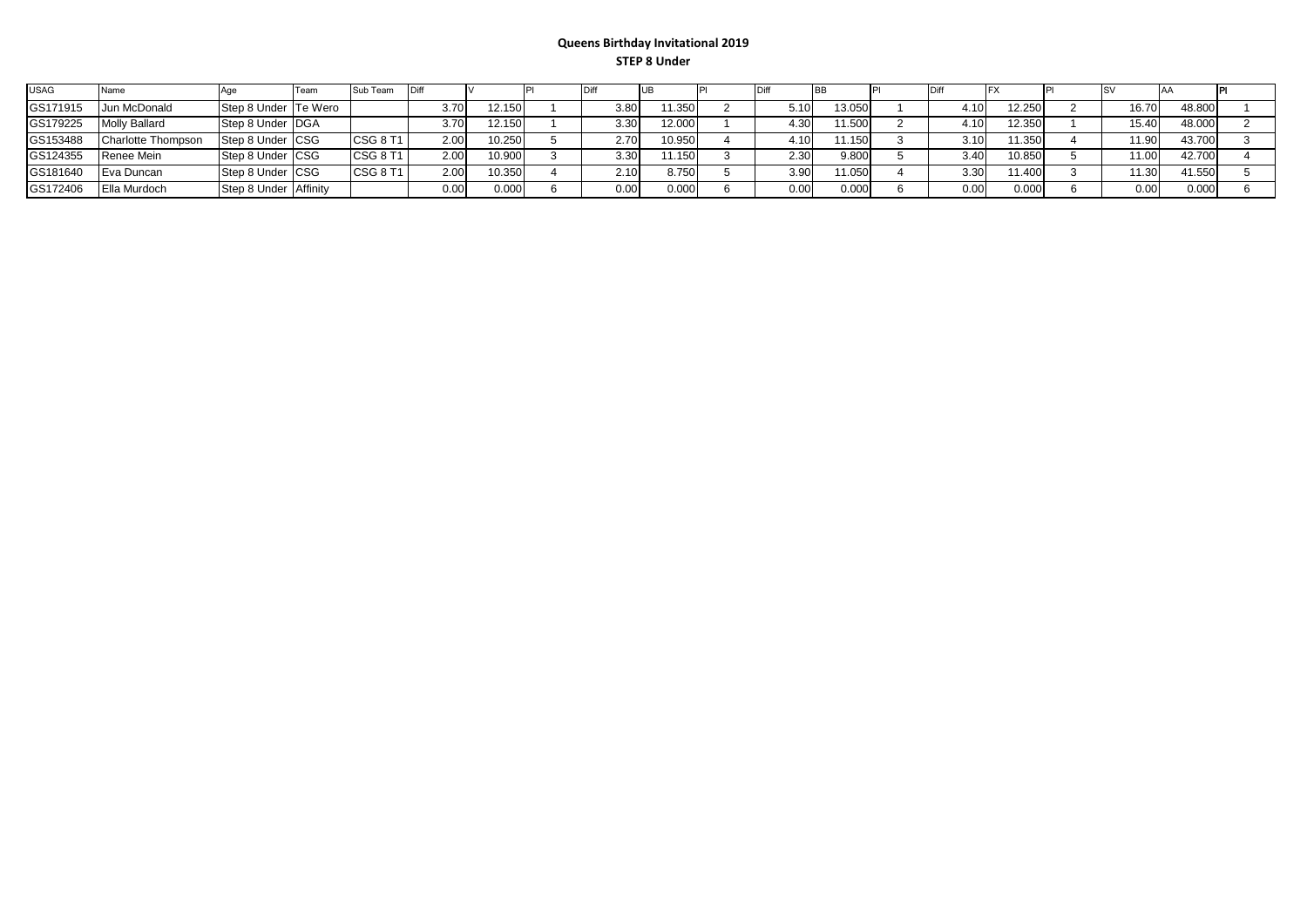## **Queens Birthday Invitational 2019 STEP 8 Under**

| <b>USAG</b> | Name                         |             | Tean       | Sub Team        | - I Dift |        |      |       |                   |       |      |        |       |        |  |
|-------------|------------------------------|-------------|------------|-----------------|----------|--------|------|-------|-------------------|-------|------|--------|-------|--------|--|
|             | GS106250 Piper Renaud        | Step 8 Over | <b>CSG</b> | <b>CSG 8 T1</b> | 3.70     | 12.300 | 3.40 | 1.950 | 3.60              | 1.750 | 3.80 | 1.350  | 14.50 | 47.350 |  |
|             | GS299106 Maddie Phipps       | Step 8 Over | Affinity   |                 | 3.50     | 11.450 | 3.40 | 1.150 | 3.30 <sub>1</sub> | 9.850 | 3.40 | 10.750 | 13.60 | 43.200 |  |
|             | GS107015 Lauren Voice-Powell | Step 8 Over | Affinity   |                 | 2.00     | 10.800 | 1.80 | 8.300 | 3.50              | 9.650 | 2.20 | 9.900  | 9.50  | 38.650 |  |
|             | GS231165 Niah Williams       | Step 8 Over | <b>CSG</b> |                 | 0.00     | 0.000  | 0.00 | 0.000 | 0.00              | 0.000 | 2.70 | 9.950  | ን 7በ  | 9.950  |  |
|             | GS188613 Fiona Mendoza       | Step 8 Over | <b>CSG</b> |                 | 0.00     | 0.000  | 0.00 | 0.000 | 0.00              | 0.000 | 0.00 | 0.000  | 0.00  | 0.000  |  |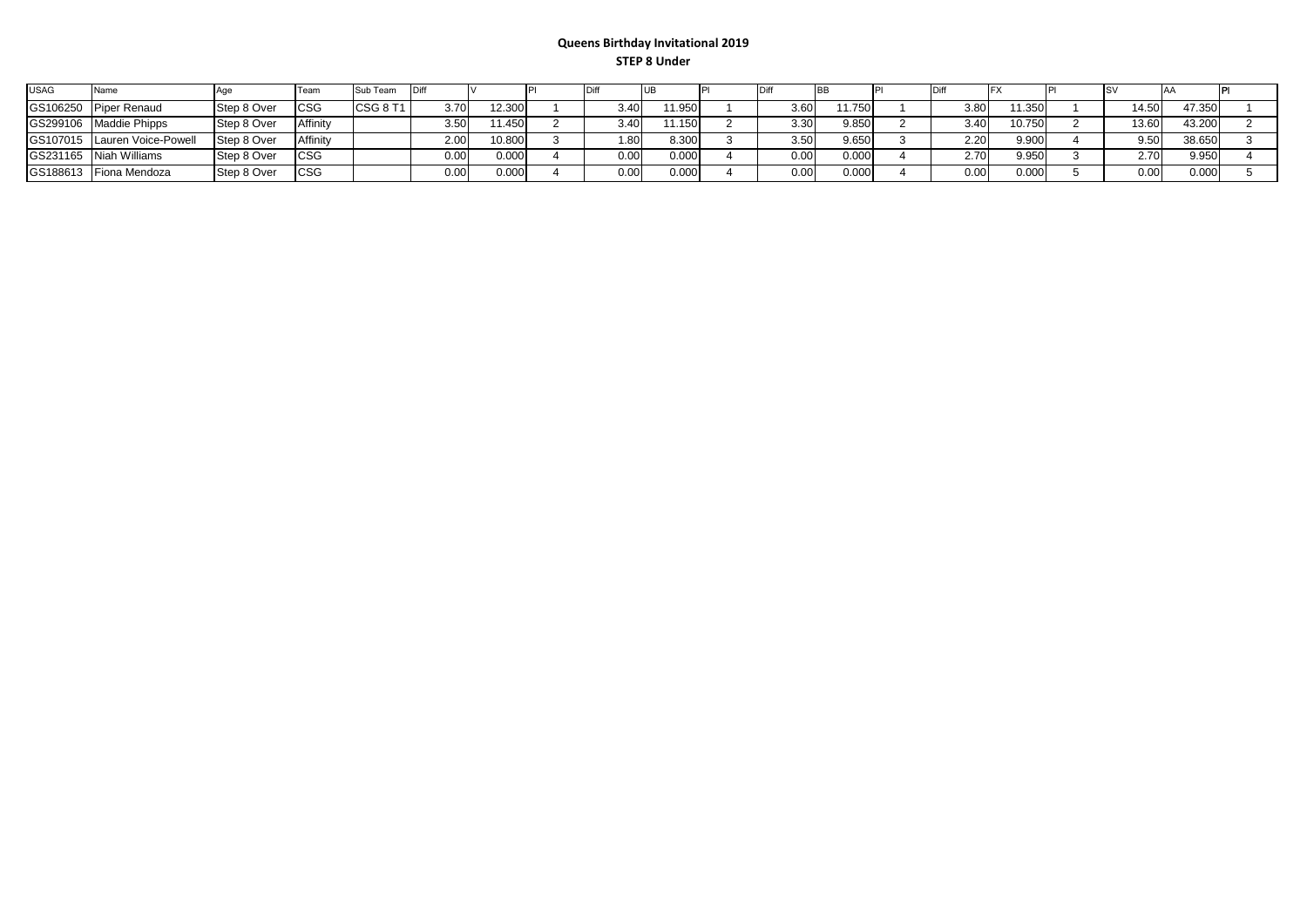## **Queens Birthday Invitational 2019 STEP 9**

| <b>USAG</b> | Name                  | Level | Team       |                   |        |      |        |      |        |      |        |       |        |  |
|-------------|-----------------------|-------|------------|-------------------|--------|------|--------|------|--------|------|--------|-------|--------|--|
| GS153635    | Alisa Wada            |       | Te Wero    | 3.70              | 12.700 | 2.80 | 1.000  | 5.70 | 12.800 | l.10 | 1.950  | 16.30 | 48.450 |  |
| GS521790    | Amy Buckley           |       | DGA        | 4.00              | 1.450  | 3.20 | 10.950 | 3.70 | 11.300 | 4.20 | 1.750  | 15.10 | 45.450 |  |
| GS147850    | <b>Grace Northern</b> |       | <b>CSG</b> | 3.30              | 12.050 | 2.30 | 9.250  | 3.90 | 1.900  | 3.8C | 1.900  | 13.30 | 45.100 |  |
| GS162266    | Aimee Didierjean      |       | <b>CSG</b> | 3.50              | 12.450 | 2.80 | 10.450 | 3.70 | 10.800 | 3.70 | 10.550 | 13.70 | 44.250 |  |
| GS 150251   | Nina Usui             |       | Nelson     | 2.40              | 9.750  | .80  | 10.300 | 4.50 | 11.700 | 1.70 | 7.900  | 10.40 | 39.650 |  |
| GS126718    | Ella Macgillivray     |       | <b>DGA</b> | 3.50 <sub>1</sub> | '0.000 | 0.00 | 0.000  | 3.30 | 8.650  | 3.40 | 11.050 | 10.20 | 29.700 |  |
| GS115135    | <b>Abby Stevens</b>   |       | <b>DGA</b> | 3.50              | 1.200  | 0.00 | 0.000  | 3.40 | 10.800 | 0.00 | 0.000  | 6.90  | 22.000 |  |
| GS291473    | Alyssa Greenland      |       | CSG        | 0.00              | 0.000  | 2.30 | 1.150  | 0.00 | 0.000  | 0.00 | 0.000  | 2.30  | 11.150 |  |
| GS230862    | Laura Duncan          |       | Olympia    | 0.00              | 0.000  | 0.00 | 0.000  | 0.00 | 0.000  | 0.00 | 0.000  | 0.00  | 0.000  |  |